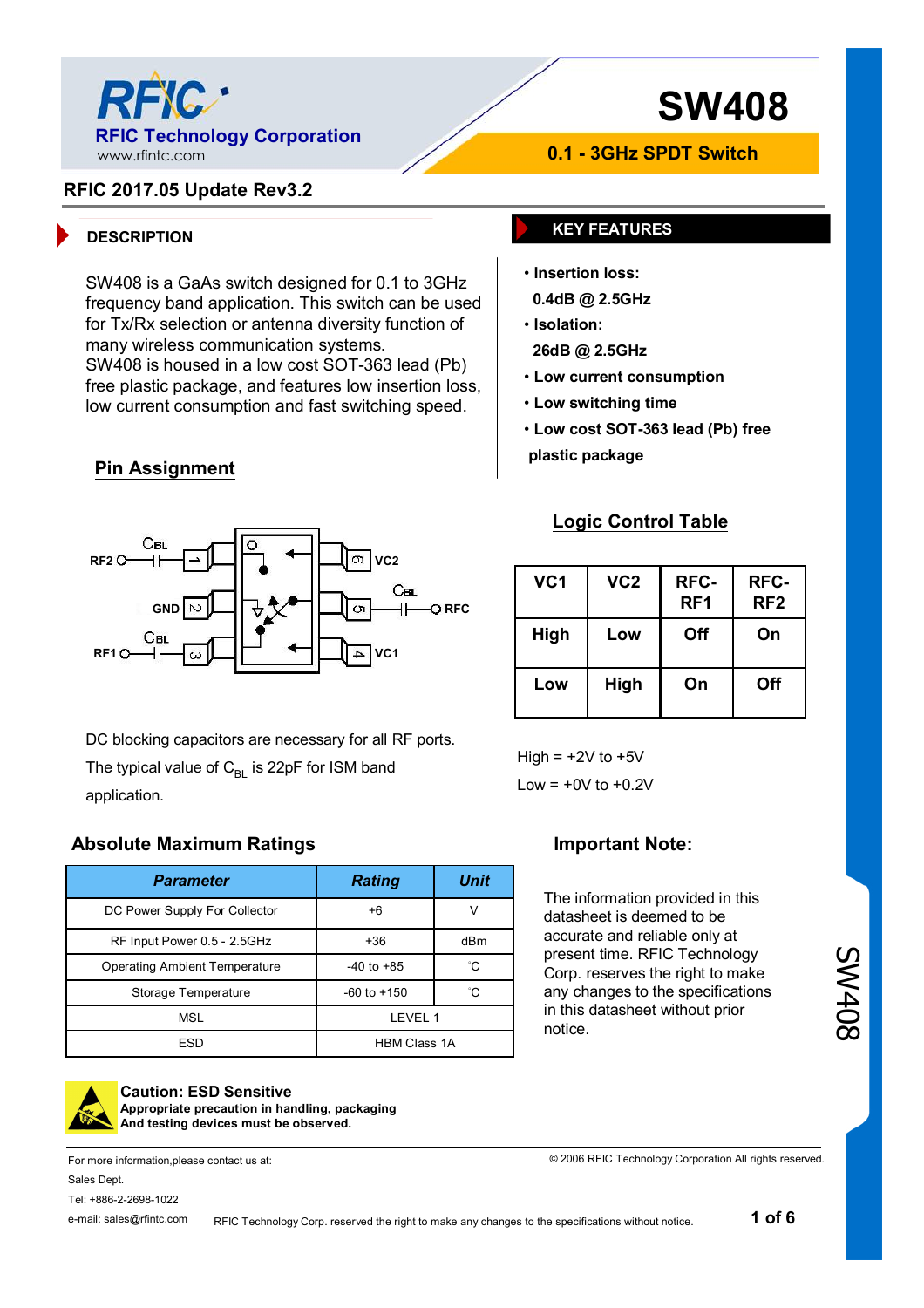

**0.1 - 3GHz SPDT Switch**

### **RFIC 2017.05 Update Rev3.2**

## **Electrical Characteristics for +3V Control Voltages**

|                        | <b>Specification</b> |                         |                         |                 |                                                                |
|------------------------|----------------------|-------------------------|-------------------------|-----------------|----------------------------------------------------------------|
| <b>Parameter</b>       | <b>Min</b>           | Typ.                    | <b>Max</b>              | <b>Units</b>    | <b>Notes</b>                                                   |
| <b>Insertion Loss</b>  |                      | 0.25<br>0.35<br>0.4     | 0.4<br>0.5<br>0.6       | dB              | $DC - 1GHz$<br>$1 - 2$ GHz<br>$2 - 3$ GHz                      |
| Isolation              | 23<br>23<br>23       | 27<br>25<br>26          |                         | dB              | $DC - 1GHz$<br>$1 - 2$ GHz<br>$2 - 3$ GHz                      |
| <b>VSWR</b>            |                      | 1:2:1<br>1:2:1<br>1:3:1 | 1:4:1<br>1:4:1<br>1:4:1 |                 | $DC - 1GHz$<br>$1 - 2$ GHz<br>$2 - 3$ GHz                      |
| IP0.1dB                |                      | 29<br>32                |                         | dBm             | $H/L = 3/0V$ for $0.5 - 3GHz$<br>$H/L = 5/0V$ for $0.5 - 3GHz$ |
| IP <sub>3</sub>        |                      | 50                      |                         | dB <sub>m</sub> | Two-tone input power+5dbm<br>@0.5 - 3GHz                       |
| Switching Time         |                      | 30<br>40                |                         | ns              | 10/90% or 90/10% RF<br>50% CLT to 90/10% RF                    |
| <b>Control Current</b> |                      | 1                       | 3                       | uA              | $H/L = 5/0V$                                                   |

Logic High =  $3V$ ; Logic Low =  $0V$ ; TA =  $25^{\circ}$ C; unless otherwise noted.

Note: 1. All measurements made in a 50 ohm system.

2. DC=300MHz

### **SOT-363 Package Outline**



For more information,please contact us at: Sales Dept.

Tel: +886-2-2698-1022 e-mail: sales@rfintc.com

RFIC Technology Corp. reserved the right to make any changes to the specifications without notice.

© 2006 RFIC Technology Corporation All rights reserved.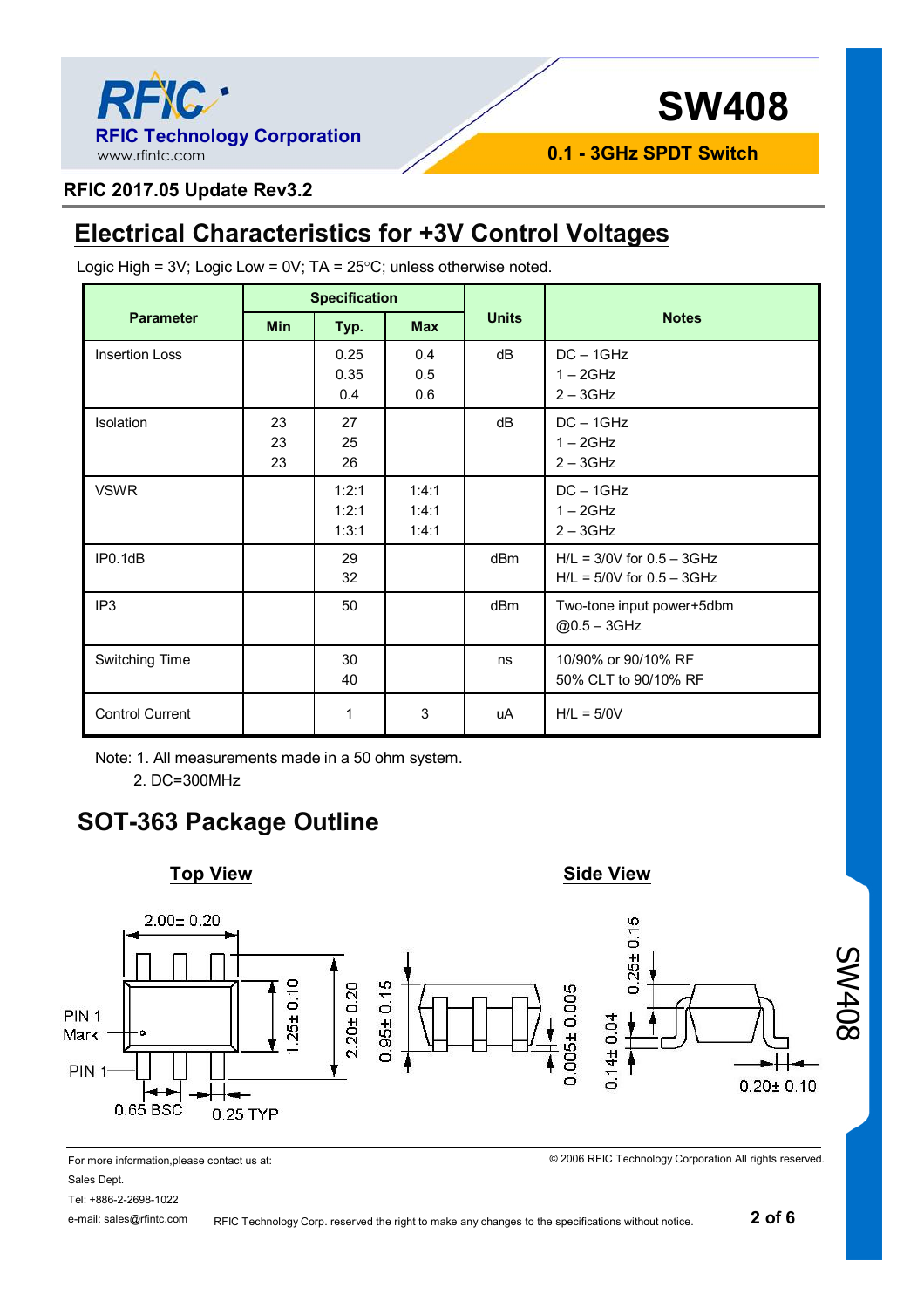

**0.1 - 3GHz SPDT Switch**

### **RFIC 2017.05 Update Rev3.2**

### **Typical Characteristic Chart (0, +3V)**











© 2006 RFIC Technology Corporation All rights reserved.

Sales Dept.

Tel: +886-2-2698-1022

e-mail: sales@rfintc.com RFIC Technology Corp. reserved the right to make any changes to the specifications without notice. SW408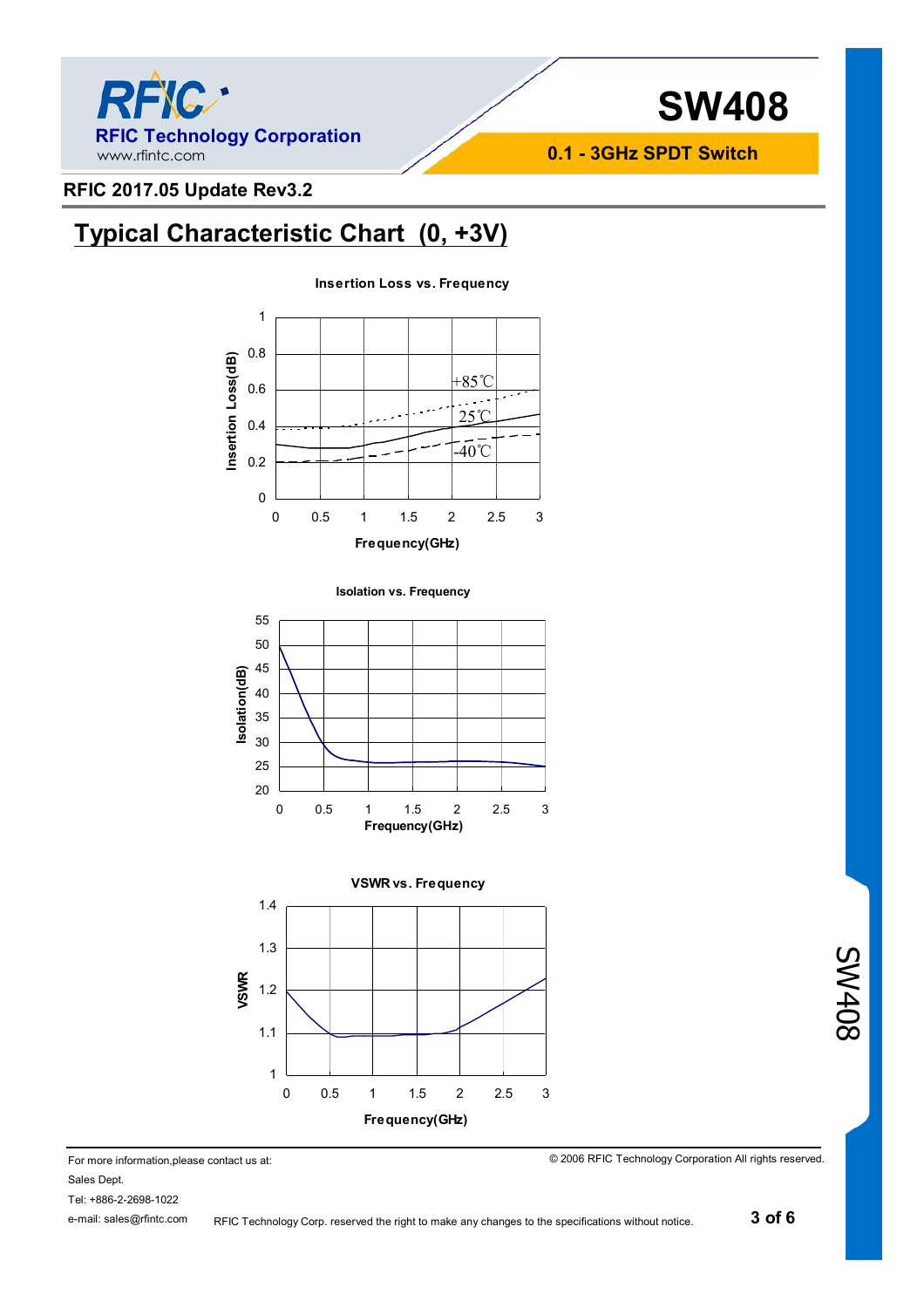

**0.1 - 3GHz SPDT Switch**

### **RFIC 2017.05 Update Rev3.2**

## **Packing**



For more information,please contact us at:

Sales Dept.

Tel: +886-2-2698-1022

© 2006 RFIC Technology Corporation All rights reserved.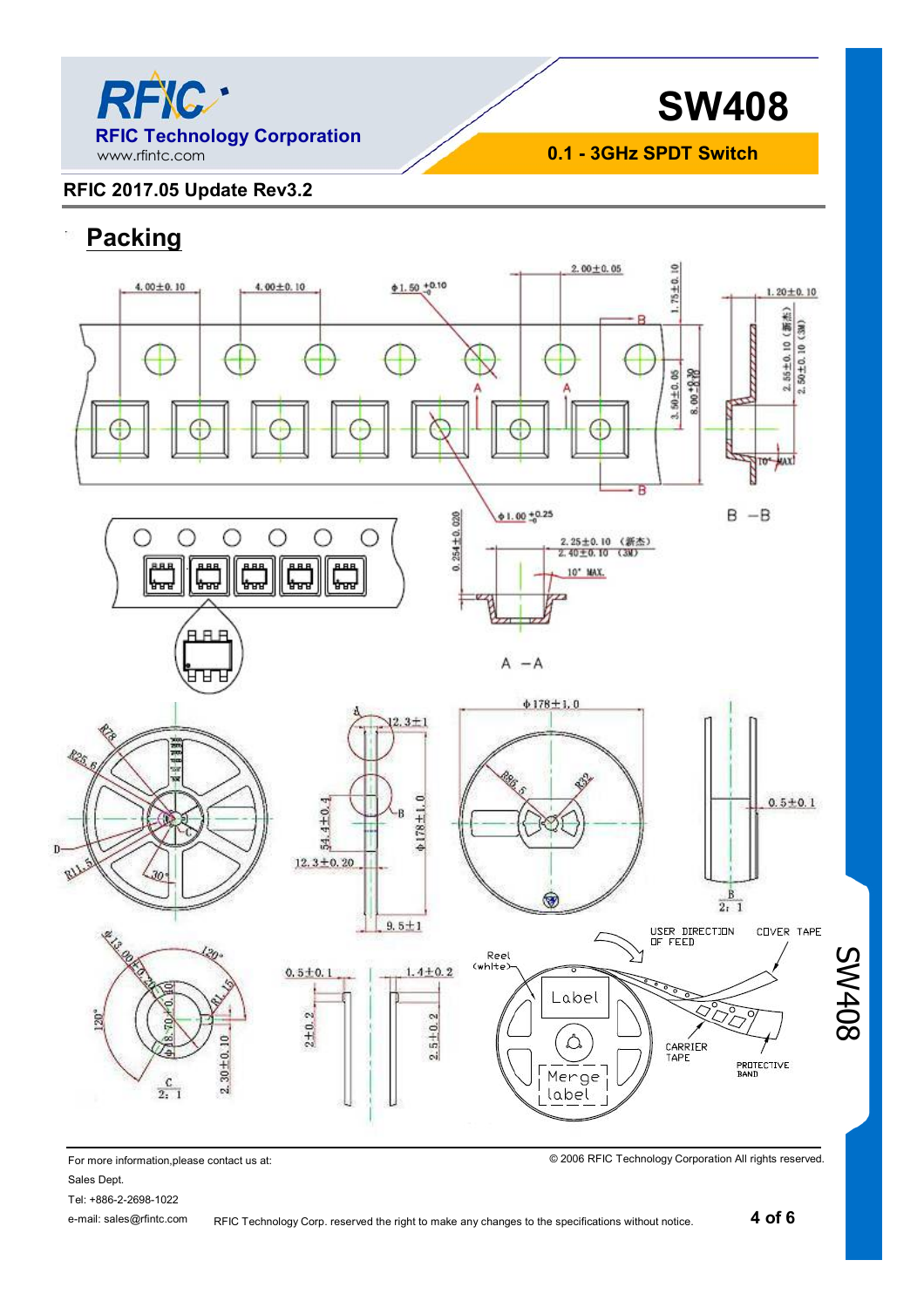



**RFIC 2017.05 Update Rev3.2**

### **Ordering information**

| <b>Part Number</b> | <b>Reel Size</b> | <b>Tape/Reel</b> |
|--------------------|------------------|------------------|
| SW408              | inch             | 3000 PCS         |

### **Marking**



SW408